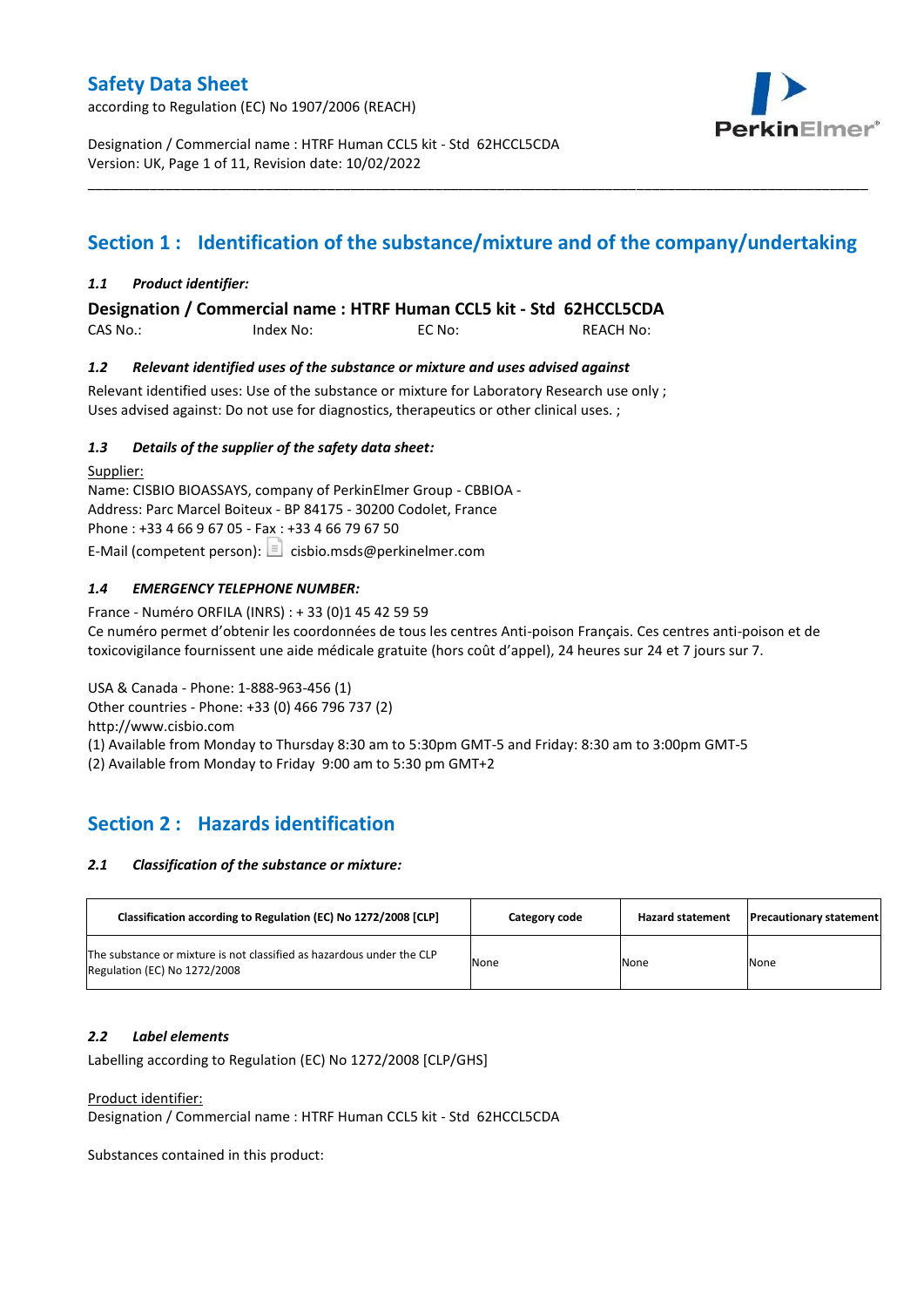according to Regulation (EC) No 1907/2006 (REACH)



Designation / Commercial name : HTRF Human CCL5 kit - Std 62HCCL5CDA Version: UK, Page 2 of 11, Revision date: 10/02/2022

Hazard pictograms

Signal word:

Hazard and precautionary statements:

#### *2.3 Other hazards*

The mixture does not contain substances classified as 'Substances of Very High Concern' (SVHC) >= 0.1% published by the European CHemicals Agency (ECHA) under article 57 of REACH. The mixture satisfies neither the PBT nor the vPvB criteria for mixtures in accordance with annexe XIII of the REACH regulations EC 1907/2006. ; Adverse human health effects and symptoms:

\_\_\_\_\_\_\_\_\_\_\_\_\_\_\_\_\_\_\_\_\_\_\_\_\_\_\_\_\_\_\_\_\_\_\_\_\_\_\_\_\_\_\_\_\_\_\_\_\_\_\_\_\_\_\_\_\_\_\_\_\_\_\_\_\_\_\_\_\_\_\_\_\_\_\_\_\_\_\_\_\_\_\_\_\_\_\_\_\_\_\_\_\_\_\_\_\_\_\_\_\_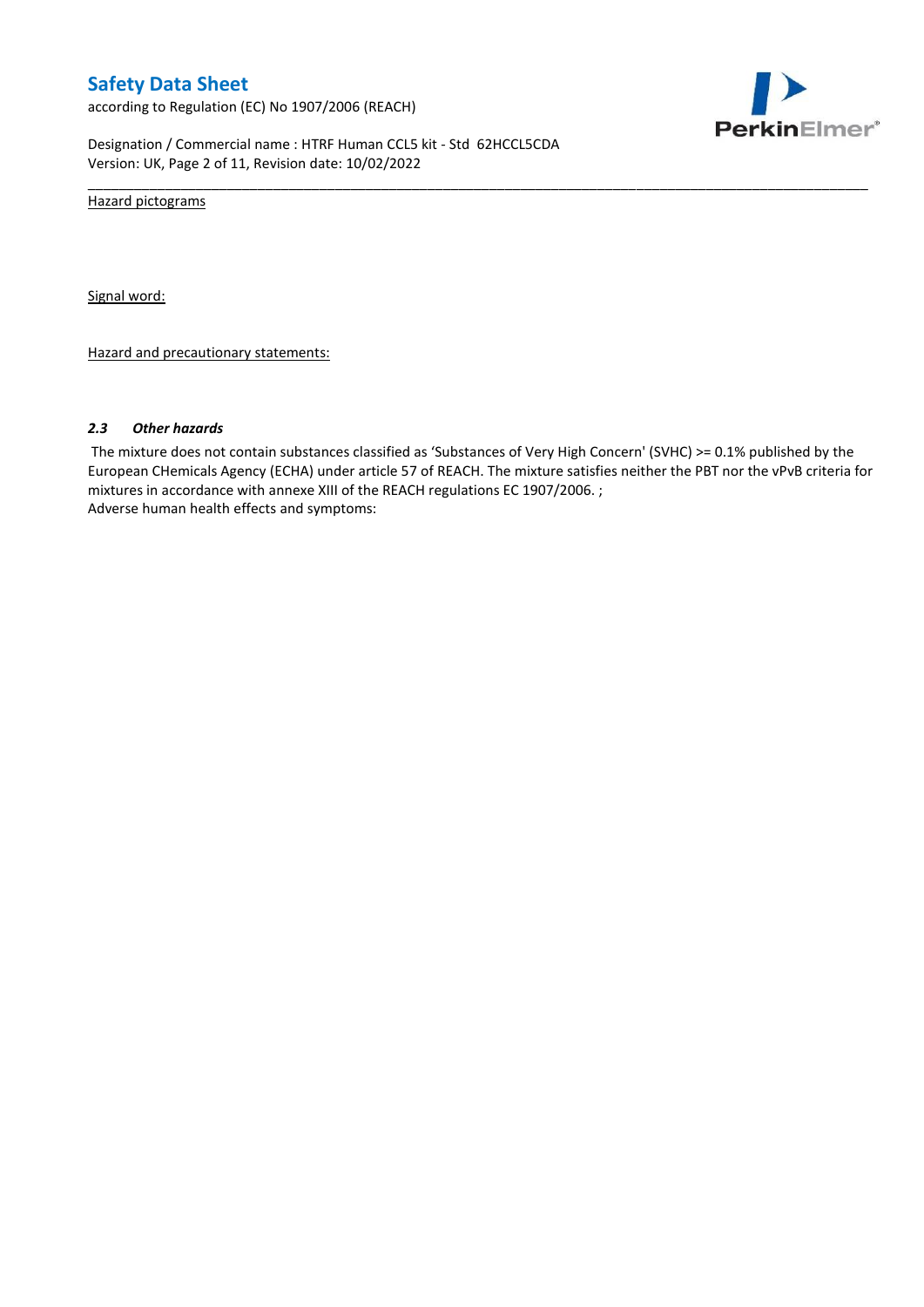according to Regulation (EC) No 1907/2006 (REACH)



Designation / Commercial name : HTRF Human CCL5 kit - Std 62HCCL5CDA Version: UK, Page 3 of 11, Revision date: 10/02/2022

# **Section 3 : Composition/information on ingredients**

### *3.2 Mixtures*

Hazardous ingredients:

This mixture does not contain any hazardous substances at the concentration limits given in Regulation (EC) No. 1272/2008 and OSHA Hazard Communication Standard 29 CFR 1910.1200.

\_\_\_\_\_\_\_\_\_\_\_\_\_\_\_\_\_\_\_\_\_\_\_\_\_\_\_\_\_\_\_\_\_\_\_\_\_\_\_\_\_\_\_\_\_\_\_\_\_\_\_\_\_\_\_\_\_\_\_\_\_\_\_\_\_\_\_\_\_\_\_\_\_\_\_\_\_\_\_\_\_\_\_\_\_\_\_\_\_\_\_\_\_\_\_\_\_\_\_\_\_

Additional information:

Full text of H- and EUH-phrases: see SECTION 16.

# **Section 4 : First aid measures**

### *4.1 Description of first aid measures*

**General information**:Do not leave affected person unattended. ; Remove affected person from the danger area and lay down. ;

**Following inhalation**:In case of respiratory tract irritation, consult a physician. ; Provide fresh air. ;

**Following skin contact**:After contact with skin, wash immediately with water ; Remove contaminated clothing ;

**Following eye contact**:After contact with the eyes, rinse with water with the eyelids open for a sufficient length of time, then consult an ophthalmologist immediately. ;

**Following ingestion**:Do NOT induce vomiting. ; Give nothing to eat or drink. ; If accidentally swallowed rinse the mouth with plenty of water (only if the person is conscious) and obtain immediate medical attention. ; **Self-protection of the first aider**:

#### *4.2 Most important symptoms and effects, both acute and delayed*

Symptoms:No known symptoms to date. ; Effects:

#### *4.3 Indication of any immediate medical attention and special treatment needed*

Notes for the doctor:

## **Section 5 : Firefighting measures**

#### *5.1 Extinguishing media:*

**Suitable extinguishing media**:This product is not flammable. Use extinguishing agent suitable for type of surrounding fire ;

### *5.2 Special hazards arising from the substance or mixture*

Hazardous combustion products:/

### *5.3 Advice for fire-fighters*

Wear Protective clothing.;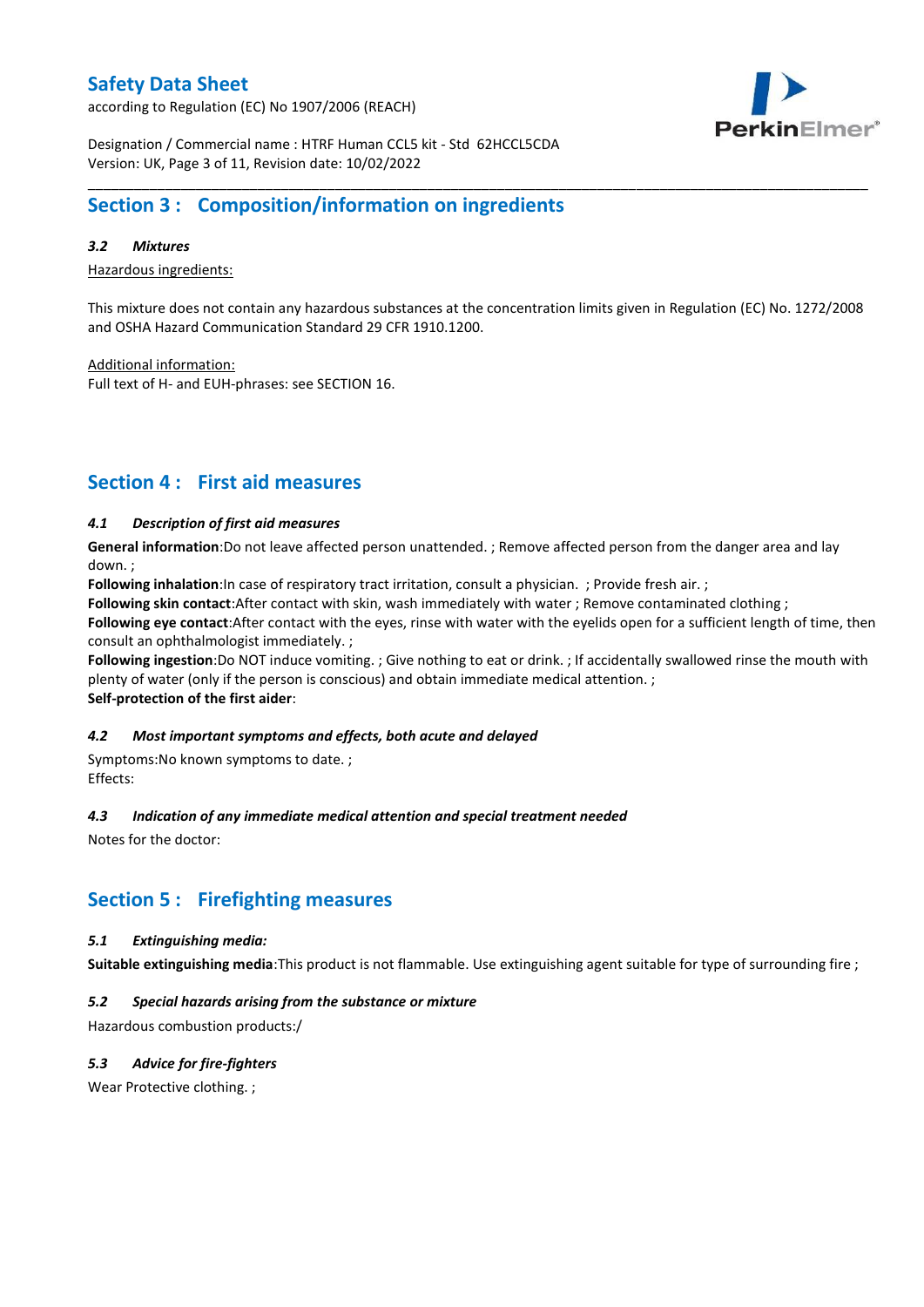according to Regulation (EC) No 1907/2006 (REACH)



Designation / Commercial name : HTRF Human CCL5 kit - Std 62HCCL5CDA Version: UK, Page 4 of 11, Revision date: 10/02/2022

# **Section 6 : Accidental release measures**

### *6.1 Personal precautions, protective equipment and emergency procedures*

Emergency procedures: Provide adequate ventilation. ; Emergency procedures: Remove persons to safety. ; Personal precautions: Use personal protection equipment (see section 8). ;

\_\_\_\_\_\_\_\_\_\_\_\_\_\_\_\_\_\_\_\_\_\_\_\_\_\_\_\_\_\_\_\_\_\_\_\_\_\_\_\_\_\_\_\_\_\_\_\_\_\_\_\_\_\_\_\_\_\_\_\_\_\_\_\_\_\_\_\_\_\_\_\_\_\_\_\_\_\_\_\_\_\_\_\_\_\_\_\_\_\_\_\_\_\_\_\_\_\_\_\_\_

### *6.2 Environmental precautions*

Do not allow to enter into surface water or drains. ; Ensure all waste water is collected and treated via a waste water treatment plant. ;

### *6.3 Methods and material for containment and cleaning up*

For cleaning up:Suitable material for taking up: Absorbing material, organic ; Other information:

### *6.4 Reference to other sections*

Additional information:

# **Section 7 : Handling and storage**

### *7.1 Precautions for safe handling*

#### Protective measures:

Advice on safe handling:Avoid contact with skin, eyes and clothes. ; Avoid: Eye contact ; Avoid: Generation/formation of aerosols ; Avoid: Skin contact ; Avoid: inhalation ; In the immediate working surroundings there must be: Emergency shower installed ; In the immediate working surroundings there must be: Provide eye shower and label its location conspicuously ; Wash contaminated clothing immediately. ;

Fire preventions:

Do not eat, drink or smoke in areas where reagents are handled. ; Do not pipet by mouth ; Wear suitable one-way gloves at work ;

Advice on general occupational hygiene

Handle in accordance with good industrial hygiene and safety practice ; Observe technical data sheet. ; Remove contaminated, saturated clothing. ; Wash hands before breaks and after work. ;

### *7.2 Conditions for safe storage, including any incompatibilities*

Technical measures and storage conditions: Requirements for storage rooms and vessels:Keep container tightly closed. ; Keep-store only in original container or in properly labeled containers ; Hints on storage assembly: Materials to avoid: Further information on storage conditions:

### *7.3 Specific end uses:*

Recommendations on specific end uses: Observe technical data sheet. ;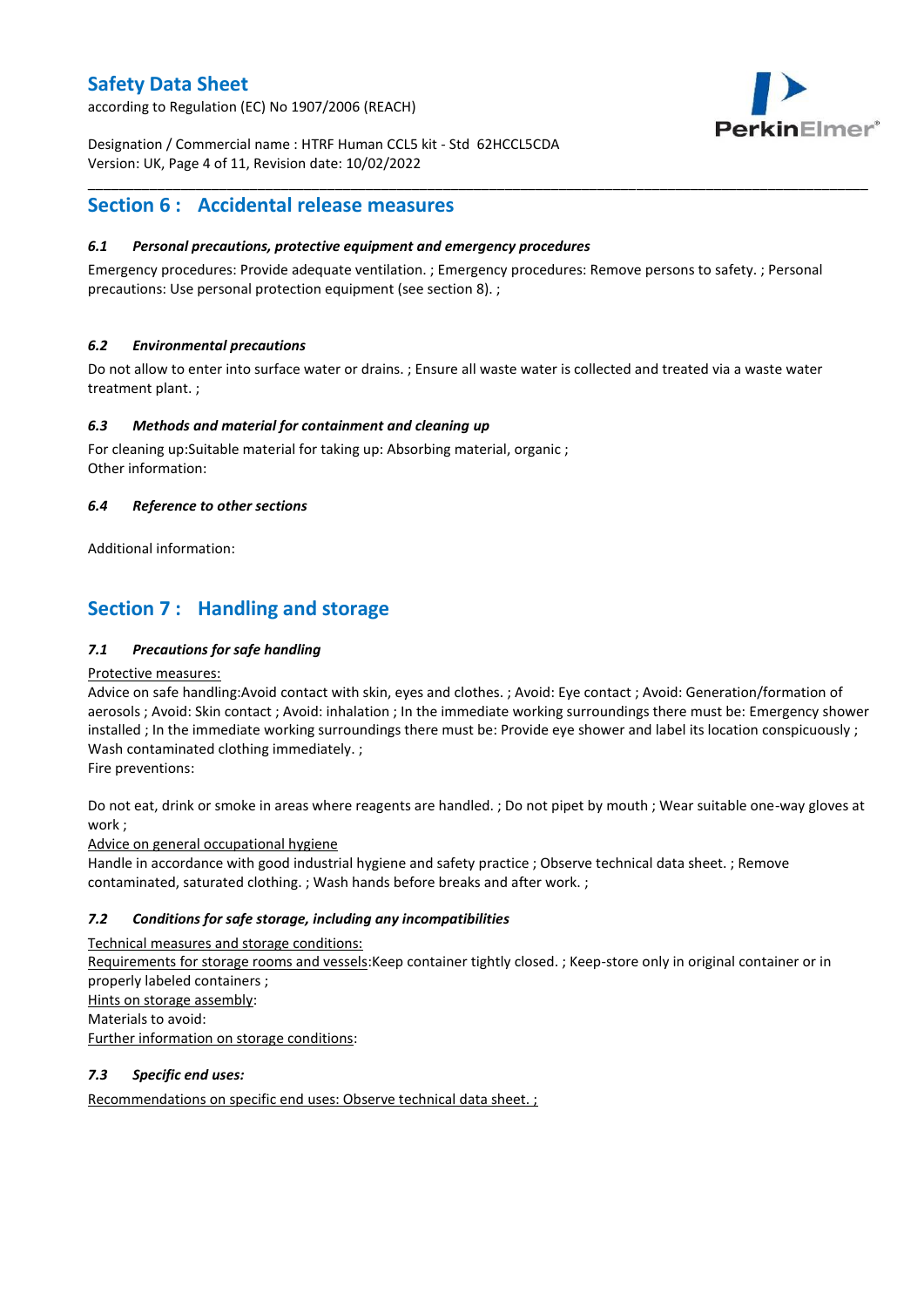according to Regulation (EC) No 1907/2006 (REACH)



Designation / Commercial name : HTRF Human CCL5 kit - Std 62HCCL5CDA Version: UK, Page 5 of 11, Revision date: 10/02/2022

\_\_\_\_\_\_\_\_\_\_\_\_\_\_\_\_\_\_\_\_\_\_\_\_\_\_\_\_\_\_\_\_\_\_\_\_\_\_\_\_\_\_\_\_\_\_\_\_\_\_\_\_\_\_\_\_\_\_\_\_\_\_\_\_\_\_\_\_\_\_\_\_\_\_\_\_\_\_\_\_\_\_\_\_\_\_\_\_\_\_\_\_\_\_\_\_\_\_\_\_\_

# **Section 8 : Exposure controls/personal protection**

### *8.1 Control parameters*

Preliminary remark:

- 8.1.1 Occupational exposure limits:
	- France
	- Spain
	- **•** Germany
	- Italia
	- Greece
	- $\bullet$  UK
	- OSHA (USA)
- 8.1.2 Biological limit values (Germany):
- 8.1.3 Exposure limits at intended use (Germany):
- 8.1.4 DNEL/PNEC-values:
	- DNEL worker
	- DNEL consumer

DNEL remark:

• PNEC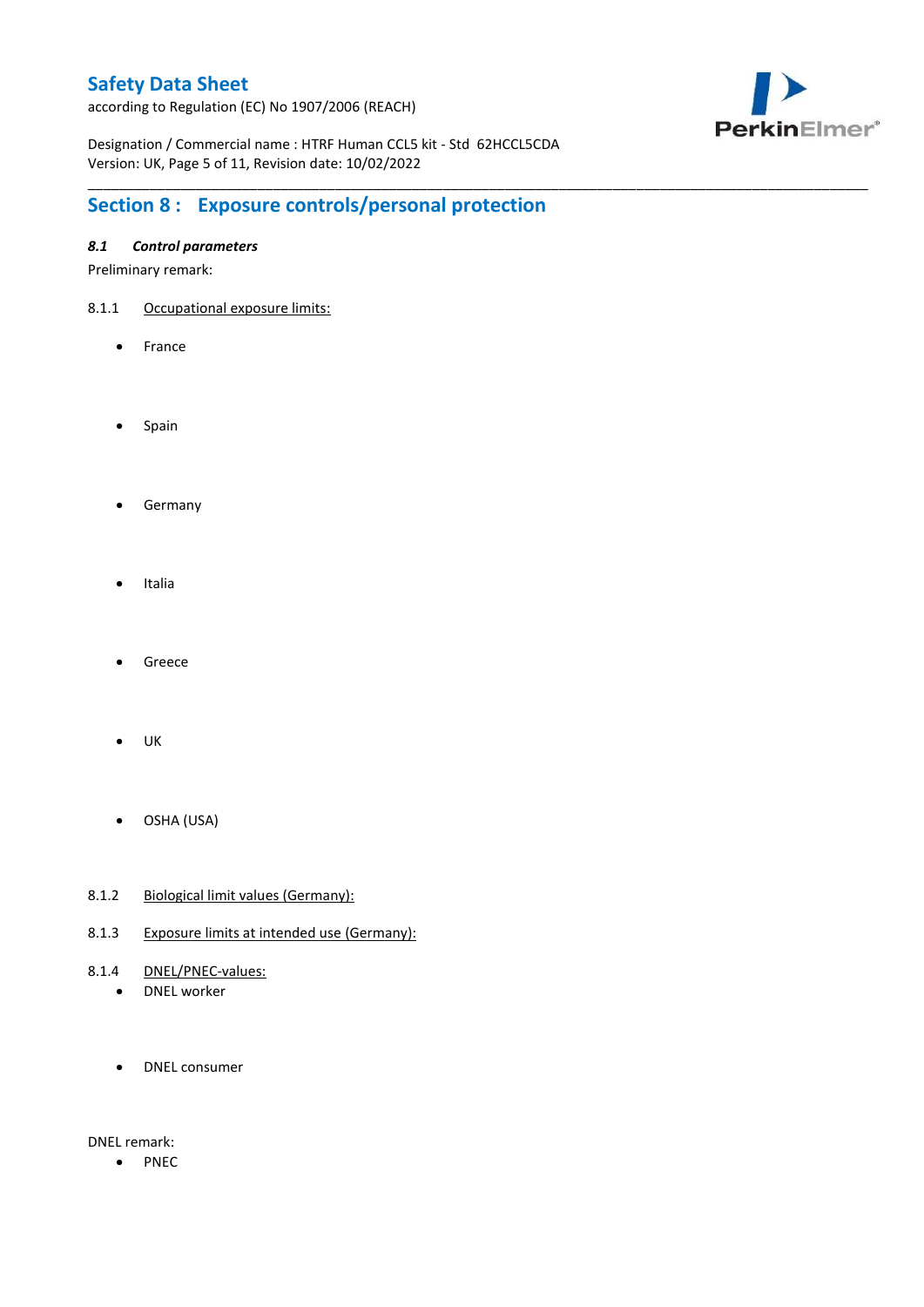according to Regulation (EC) No 1907/2006 (REACH)



Designation / Commercial name : HTRF Human CCL5 kit - Std 62HCCL5CDA Version: UK, Page 6 of 11, Revision date: 10/02/2022

PNEC remark: Control parameters remark:

#### *8.2 Exposure controls*

- 8.2.1 Appropriate engineering controls:
- 8.2.2 Personal protective equipment:

**Eye / Face protection**: Safety glasses with side-shields ;

**Skin protection**:Gloves ; Laboratory coats ;

**Respiratory protection**:Ensure adequate ventilation ;

**Thermal hazards**:

8.2.3 Environmental exposure controls:

# **Section 9 : Physical and chemical properties**

#### *9.1 Information on basic physical and chemical properties*

### Appearance

| Physical state        | Solid  |
|-----------------------|--------|
| Colour                | White; |
| Odour                 |        |
| Odour threshold (ppm) |        |

\_\_\_\_\_\_\_\_\_\_\_\_\_\_\_\_\_\_\_\_\_\_\_\_\_\_\_\_\_\_\_\_\_\_\_\_\_\_\_\_\_\_\_\_\_\_\_\_\_\_\_\_\_\_\_\_\_\_\_\_\_\_\_\_\_\_\_\_\_\_\_\_\_\_\_\_\_\_\_\_\_\_\_\_\_\_\_\_\_\_\_\_\_\_\_\_\_\_\_\_\_

|                                                             |                                           | Value | Concentration<br>(mol/L) | Method | Temperature (°C) | Pressure (kPa) | Remark |
|-------------------------------------------------------------|-------------------------------------------|-------|--------------------------|--------|------------------|----------------|--------|
| pH                                                          |                                           |       |                          |        |                  |                |        |
| Melting point (°C)                                          |                                           |       |                          |        |                  |                |        |
| Freezing point (°C)                                         |                                           |       |                          |        |                  |                |        |
| Initial boiling point/boiling range (°C)                    |                                           |       |                          |        |                  |                |        |
| Flash point (°C)                                            |                                           |       |                          |        |                  |                |        |
| Evaporation rate (kg/m <sup>2</sup> /h)                     |                                           |       |                          |        |                  |                |        |
| Flammability (type: ) (%)                                   |                                           |       |                          |        |                  |                |        |
| Upper/lower<br>flammability or explosive<br>limits          | Upper explosive limit<br>(%)              |       |                          |        |                  |                |        |
|                                                             | Lower explosive limit (%)                 |       |                          |        |                  |                |        |
| Vapour pressure (kPa)                                       |                                           |       |                          |        |                  |                |        |
| Vapour density (g/cm <sup>3</sup> )                         |                                           |       |                          |        |                  |                |        |
| Densities                                                   | Density (g/cm <sup>3</sup> )              |       |                          |        |                  |                |        |
|                                                             | Relative density (g/cm <sup>3</sup> )     |       |                          |        |                  |                |        |
|                                                             | Bulk density (g/cm <sup>3</sup> )         |       |                          |        |                  |                |        |
|                                                             | Critical density (g/cm <sup>3</sup> )     |       |                          |        |                  |                |        |
| Solubility (Type: ) (g/L)                                   |                                           |       |                          |        |                  |                |        |
| Partition coefficient (log Pow)<br>n-octanol/water at pH :  |                                           |       |                          |        |                  |                |        |
| Auto-ignition temperature (°C)                              |                                           |       |                          |        |                  |                |        |
| Decomposition temperature (°C)<br>Decomposition energy : kJ |                                           |       |                          |        |                  |                |        |
| Viscosity                                                   | Viscosity, dynamic (poiseuille)           |       |                          |        |                  |                |        |
|                                                             | Viscosity, cinematic (cm <sup>3</sup> /s) |       |                          |        |                  |                |        |
| Oxidising properties                                        |                                           |       |                          |        |                  |                |        |
| <b>Explosive properties</b>                                 |                                           |       |                          |        |                  |                |        |

#### *9.2 Other information:*

No other relevant data available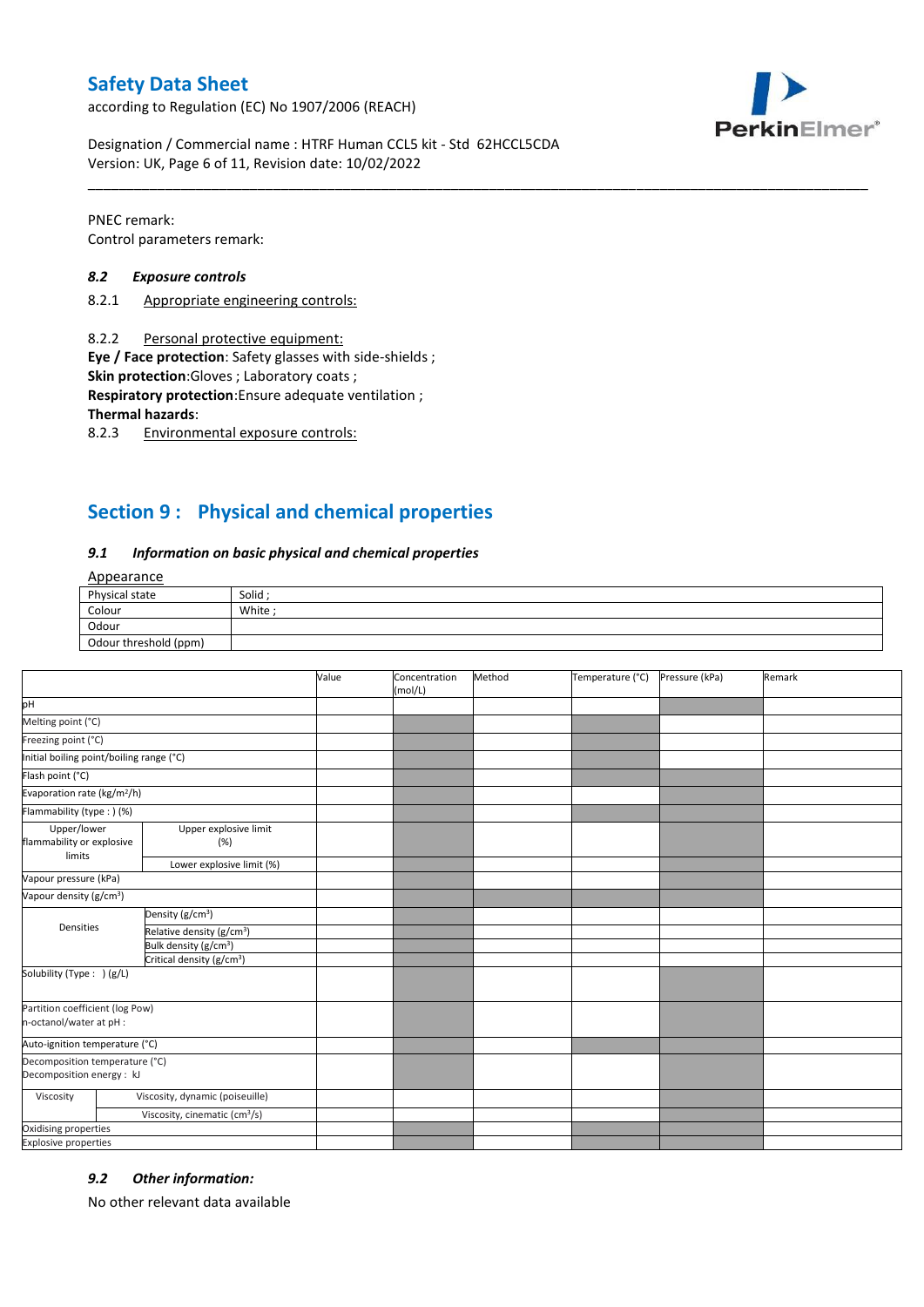according to Regulation (EC) No 1907/2006 (REACH)



Designation / Commercial name : HTRF Human CCL5 kit - Std 62HCCL5CDA Version: UK, Page 7 of 11, Revision date: 10/02/2022

### **Section 10 : Stability and reactivity**

- *10.1 Reactivity* This material is considered to be non-reactive under normal use conditions. ;
- *10.2 Chemical stability*
- *10.3 Possibility of hazardous reactions*
- *10.4 Conditions to avoid:*
- *10.5 Incompatible materials:*

#### *10.6 Hazardous decomposition products:*

Does not decompose when used for intended uses. ; Thermal decomposition can lead to the escape of irritating gases and vapors. ;

\_\_\_\_\_\_\_\_\_\_\_\_\_\_\_\_\_\_\_\_\_\_\_\_\_\_\_\_\_\_\_\_\_\_\_\_\_\_\_\_\_\_\_\_\_\_\_\_\_\_\_\_\_\_\_\_\_\_\_\_\_\_\_\_\_\_\_\_\_\_\_\_\_\_\_\_\_\_\_\_\_\_\_\_\_\_\_\_\_\_\_\_\_\_\_\_\_\_\_\_\_

### **Section 11 : Toxicological information**

Toxicokinetics, metabolism and distribution

#### *11.1 Information on toxicological effects*

#### **Substances**

**Acute toxicity**

Animal data: Acute oral toxicity:

Acute dermal toxicity:

Acute inhalative toxicity:

Practical experience / human evidence: Assessment / Classification: General Remark:

#### **Skin corrosion/irritation**

Animal data:

In-vitro skin test method: In-vitro skin test result: Assessment / Classification:

#### **Eye damage/irritation**

Animal data:

In vitro eye test method: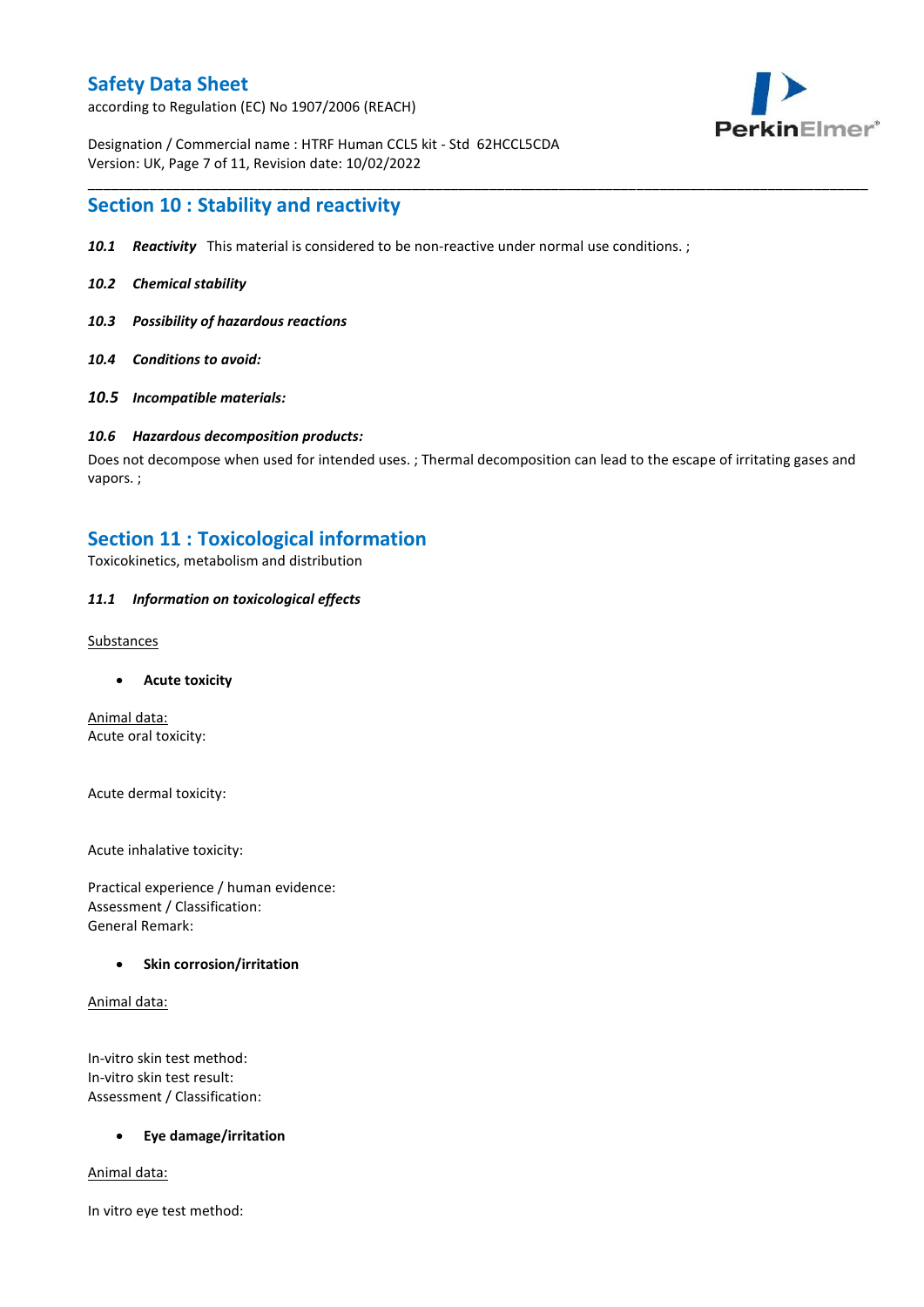according to Regulation (EC) No 1907/2006 (REACH)



Designation / Commercial name : HTRF Human CCL5 kit - Std 62HCCL5CDA Version: UK, Page 8 of 11, Revision date: 10/02/2022

In vitro eye test result: Assessment / Classification:

#### **CMR effects (carcinogenity, mutagenicity and toxicity for reproduction)**

\_\_\_\_\_\_\_\_\_\_\_\_\_\_\_\_\_\_\_\_\_\_\_\_\_\_\_\_\_\_\_\_\_\_\_\_\_\_\_\_\_\_\_\_\_\_\_\_\_\_\_\_\_\_\_\_\_\_\_\_\_\_\_\_\_\_\_\_\_\_\_\_\_\_\_\_\_\_\_\_\_\_\_\_\_\_\_\_\_\_\_\_\_\_\_\_\_\_\_\_\_

o Germ cell mutagenicity:

Animal data:

Assessment / Classification:

o Carcinogenicity

Practical experience / human evidence: Animal data:

Other information: Assessment / Classification:

o Reproductive toxicity

Practical experience / human evidence: Animal data:

Other information: Assessment / Classification:

Overall assessment on CMR properties:

- **Specific target organ toxicity (single exposure)**
	- o STOT SE 1 and 2

Animal data:

Other information:

o STOT SE 3

Practical experience / human evidence:

Other information: Assessment / Classification:

**Specific target organ toxicity (repeated exposure)**

Practical experience / human evidence: Animal data:

Assessment / Classification: Other information

**Aspiration hazard**

Practical experience / human evidence: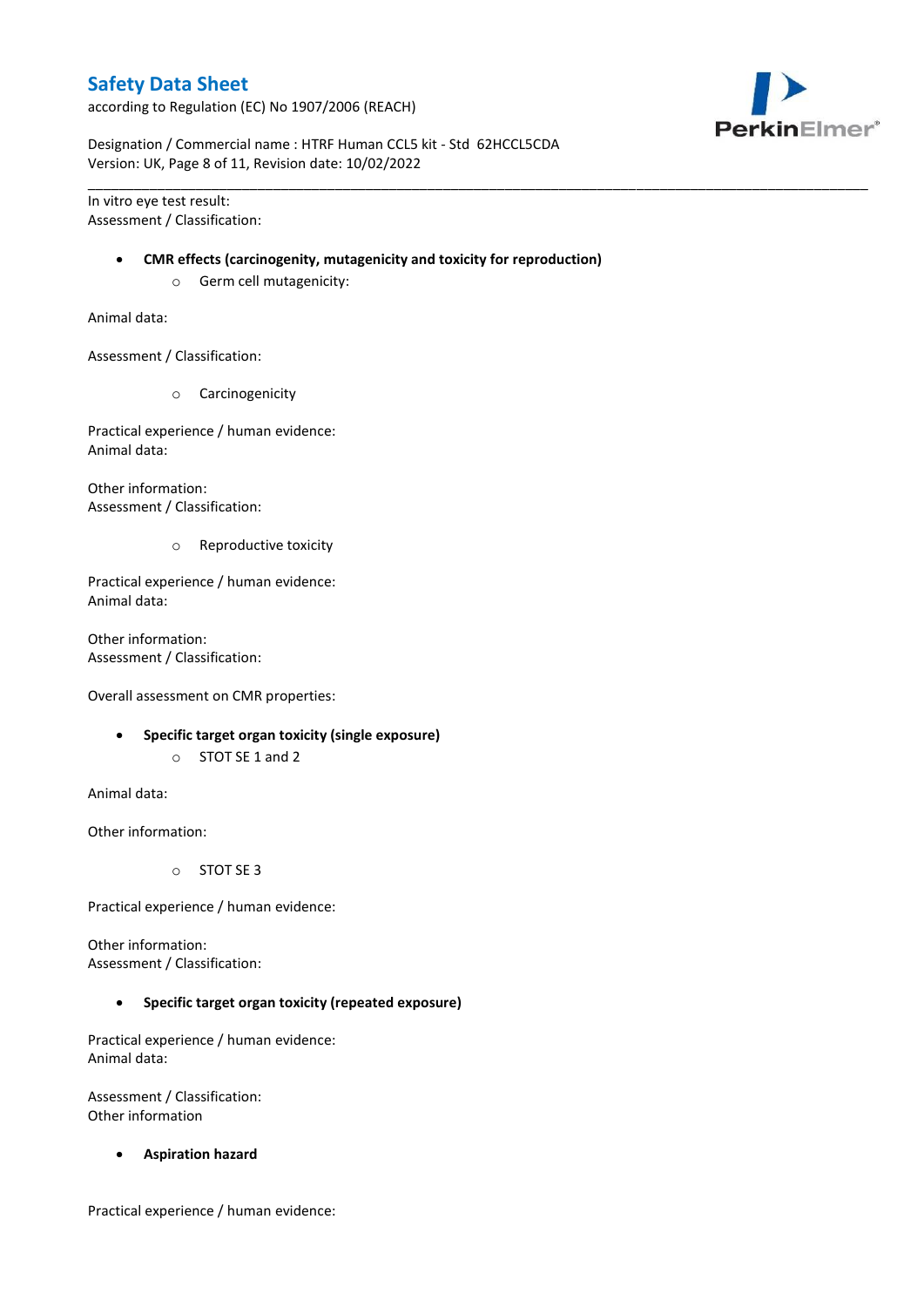according to Regulation (EC) No 1907/2006 (REACH)



Designation / Commercial name : HTRF Human CCL5 kit - Std 62HCCL5CDA Version: UK, Page 9 of 11, Revision date: 10/02/2022

Experimental data: viscosity data: see SECTION 9. Assessment / Classification: Remark:

11.1.1 Mixtures No toxicological information is available for the mixture itself

# **Section 12 : Ecological information**

In case that test data regarding one endpoint/differentiation exist for the mixture itself, the classification is carried out according to the substance criteria (excluding biodegradation and bioaccumulation). If no test data exist, the criteria for mixture classification has to be used (calculation method); in this case the toxicological data of the ingredients are shown.

\_\_\_\_\_\_\_\_\_\_\_\_\_\_\_\_\_\_\_\_\_\_\_\_\_\_\_\_\_\_\_\_\_\_\_\_\_\_\_\_\_\_\_\_\_\_\_\_\_\_\_\_\_\_\_\_\_\_\_\_\_\_\_\_\_\_\_\_\_\_\_\_\_\_\_\_\_\_\_\_\_\_\_\_\_\_\_\_\_\_\_\_\_\_\_\_\_\_\_\_\_

### *12.1 Aquatic toxicity:*

Acute (short-term) fish toxicity

Chronic (long-term) fish toxicity

Acute (short-term) toxicity to crustacea

Chronic (long-term) toxicity to crustacea

Acute (short-term) toxicity to algae and cyanobacteria

Toxicity to microorganisms and other aquatic plants / organisms

Assessment / Classification:

### *12.2 Persistence and degradability*

Biodegradation:

Abiotic Degradation:

Assessment / Classification:

#### *12.3 Bioaccumulative potential*

Bioconcentration factor (BCF):

*12.4 Mobility in soil*

### *12.5 Results of PBT and vPvB assessment*

#### *12.6 Other adverse effects:*

Additional ecotoxicological information: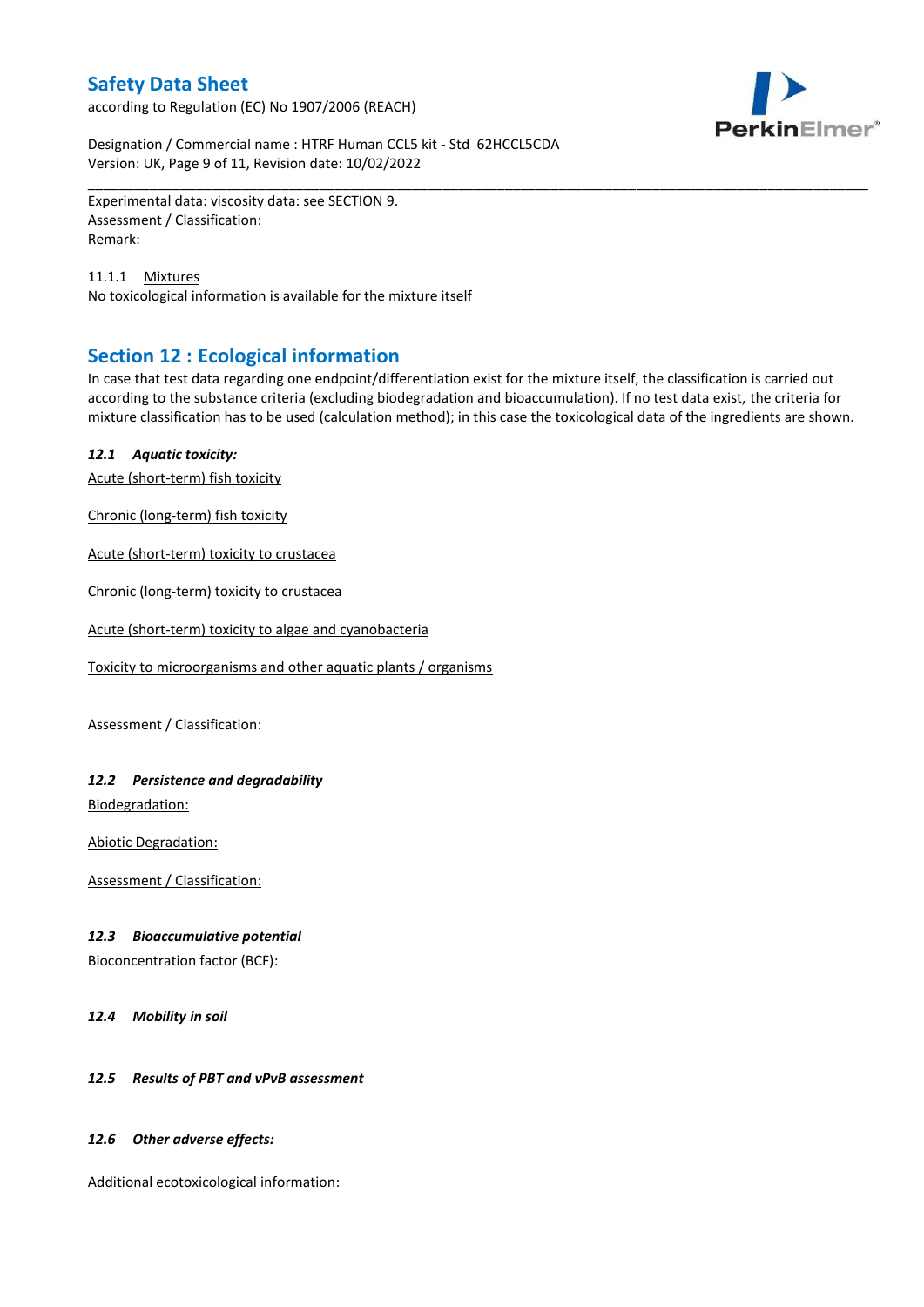according to Regulation (EC) No 1907/2006 (REACH)



Designation / Commercial name : HTRF Human CCL5 kit - Std 62HCCL5CDA Version: UK, Page 10 of 11, Revision date: 10/02/2022

# **Section 13 : Disposal considerations**

### *13.1 Waste treatment methods*

Waste treatment options:Dispose of waste according to applicable legislation. ;

# **Section 14 : Transport information**

ADR/RID/AND/IMDG/IATA

| UN No.                     |  |
|----------------------------|--|
| UN Proper shipping name    |  |
| Transport hazard class(es) |  |
| Hazard label(s)            |  |
|                            |  |
| Packing group              |  |

\_\_\_\_\_\_\_\_\_\_\_\_\_\_\_\_\_\_\_\_\_\_\_\_\_\_\_\_\_\_\_\_\_\_\_\_\_\_\_\_\_\_\_\_\_\_\_\_\_\_\_\_\_\_\_\_\_\_\_\_\_\_\_\_\_\_\_\_\_\_\_\_\_\_\_\_\_\_\_\_\_\_\_\_\_\_\_\_\_\_\_\_\_\_\_\_\_\_\_\_\_

#### *Transport in bulk according to Annex II of MARPOL 73/78 and the IBC Code*

| Land transport (ADR/RID)                                             |                                               |
|----------------------------------------------------------------------|-----------------------------------------------|
| <b>Classification code ADR:</b>                                      | Special Provisions for ADR/RID:               |
| Limited quantities for ADR/RID:                                      | <b>Excepted Quantities for ADR/RID:</b>       |
| Packing Instructions for ADR/RID:                                    | Special packing provisions for ADR/RID:       |
| Mixed packing provisions:                                            |                                               |
| Portable tanks and bulk containers Instructions:                     |                                               |
| Portable tanks and bulk containers Special Provisions:               |                                               |
| <b>ADR Tank Code:</b>                                                | ADR Tank special provisions:                  |
| Vehicle for tank carriage:                                           |                                               |
| Special provisions for carriage Packages:                            |                                               |
| Special provisions for carriage Bulk:                                |                                               |
| Special provisions for carriage for loading, unloading and handling: |                                               |
| Special Provisions for carriage Operation:                           |                                               |
| Hazard identification No:                                            | Transport category (Tunnel restriction code): |
|                                                                      |                                               |
| Sea transport (IMDG)                                                 |                                               |
| Marine Pollutant:                                                    | Subsidiary risk(s) for IMDG:                  |
| Packing provisions for IMDG:                                         | Limited quantities for IMDG:                  |
| Packing instructions for IMDG:                                       | <b>IBC</b> Instructions:                      |
| <b>IBC Provisions:</b>                                               | IMO tank instructions:                        |
| UN tank instructions:                                                | Tanks and bulk Provisions:                    |
| EmS:                                                                 | Stowage and segregation for IMDG:             |
| Properties and observations:                                         |                                               |
| Inland waterway transport (ADN)                                      |                                               |
| <b>Classification Code ADN:</b>                                      | <b>Special Provisions ADN:</b>                |
| Limited quantities ADN:                                              | <b>Excepted quantities ADN:</b>               |
| Carriage permitted:                                                  | Equipment required:                           |
| Provisions concerning loading and unloading:                         | Provisions concerning carriage:               |
| Number of blue cones/lights:                                         | Remark:                                       |
|                                                                      |                                               |
| Air transport (ICAO-TI / IATA-DGR)                                   |                                               |
| Subsidiary risk for IATA.                                            | Excented quantity for IATA.                   |

Subsidiary risk for IATA: Excepted quantity for IATA: Passenger and Cargo Aircraft Limited Quantities Packing Instructions: Passenger and Cargo Aircraft Limited Quantities Maximal Net Quantity :